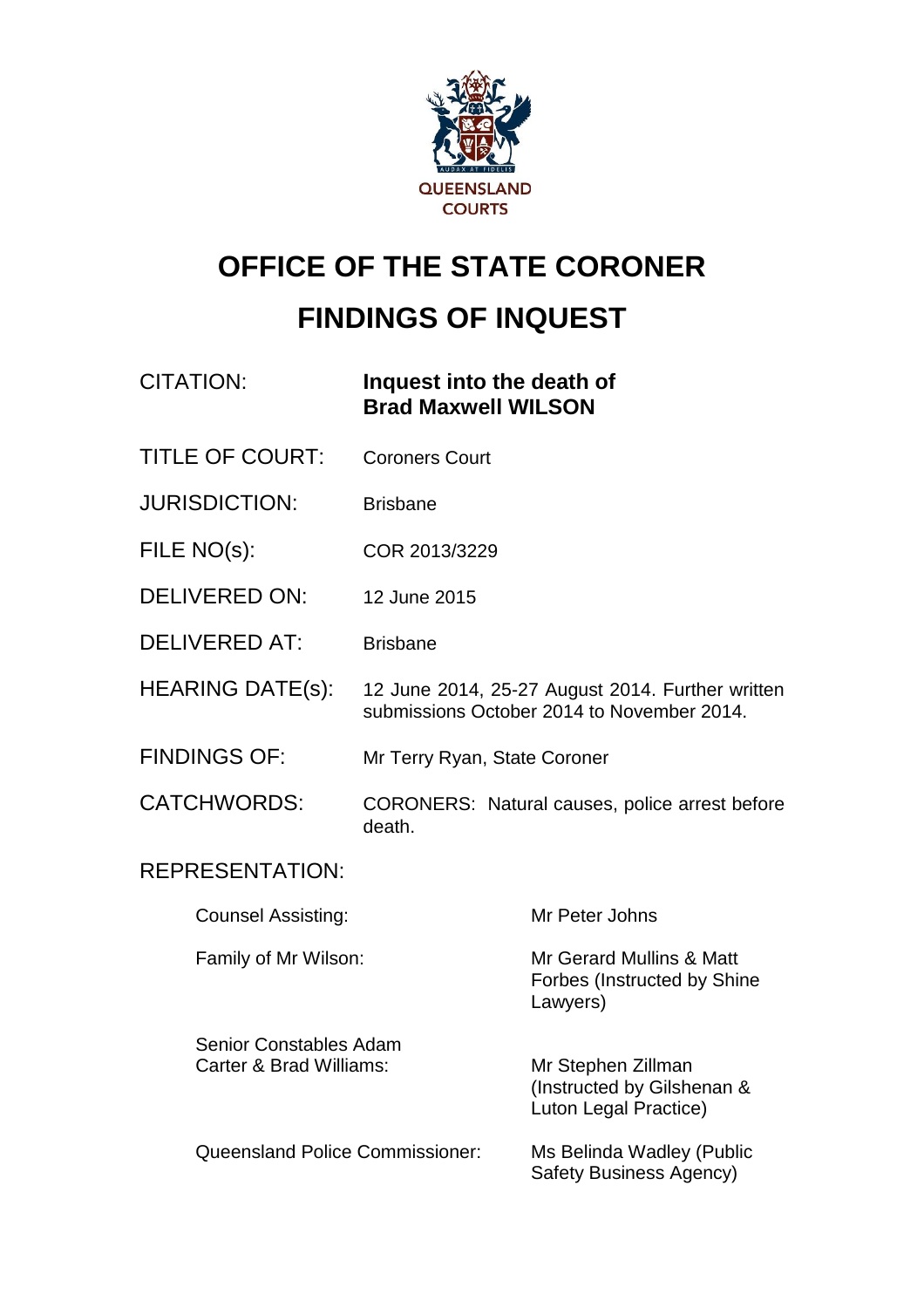### **Contents**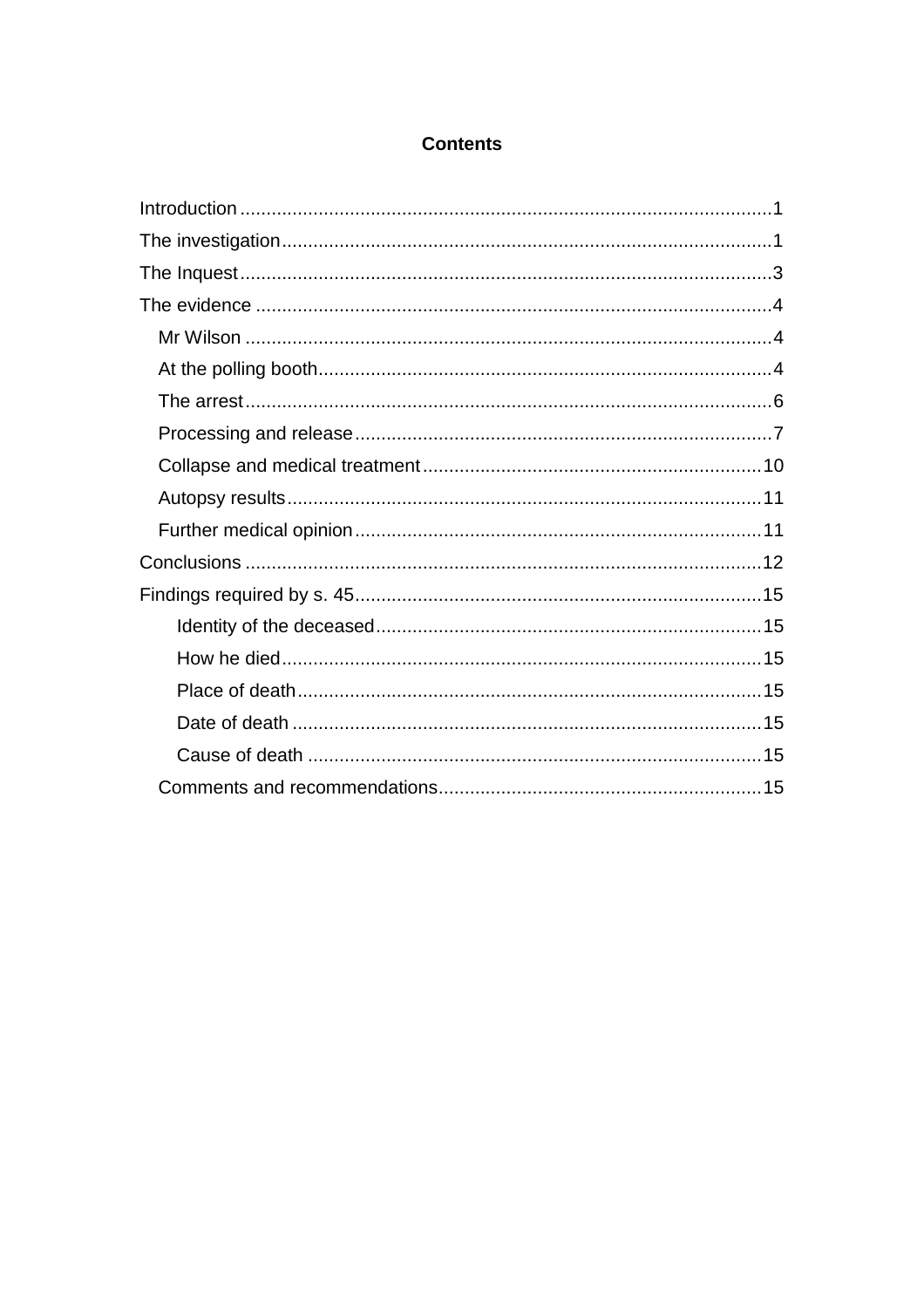### <span id="page-2-0"></span>**Introduction**

On 7 September 2013, Brad Wilson attended Mt Gravatt State School with his partner and two children to vote in the Federal Election. There was a lengthy line of people waiting to vote. They were standing in the sun and the conditions were warm. Mr Wilson was annoyed about the delay in voting and went to voice his concerns to electoral officials at the polling booth in a loud and aggressive manner.

This attracted the attention of two plain clothes police officers who arrested Mr Wilson for public nuisance. The arrest involved a brief struggle in which Mr Wilson was taken to the ground. He calmed down quickly and was issued with a notice to appear in court and released at the scene rather than taken to the nearby watch house.

Fifteen minutes later, on a main road nearby, Mr Wilson collapsed. Despite prompt attention from his partner and paramedics he suffered a cardiac arrest and could not be revived.

These findings:-

- confirm the identity of the deceased person, the time, place and medical cause of his death;
- examine the circumstances leading to his arrest and the way in which the arrest was given effect;
- consider whether the police officers involved acted in accordance with the Queensland Police Service policies and procedures then in force; and
- consider the adequacy and appropriateness of the investigation undertaken by police into the circumstances surrounding the death.

### <span id="page-2-1"></span>**The investigation**

Detective Inspector Robert Hytch from the Queensland Police Service Ethical Standards Command (ESC) conducted an investigation into the circumstances leading to Mr Wilson's death.

Inspector Hytch became involved after the connection between Mr Wilson and the earlier arrest at Mt Gravatt State School became apparent. After I was consulted on 7 September 2013, I directed that the death be treated as a 'death in police operations' for the purposes of the *Coroner's Act* 2003 (the Act).

Prior to that decision, initial investigations at the scene of Mr Wilson's collapse and at the scene of his earlier arrest were overseen by the local QPS command. It is likely that this initial duplication of investigative roles led to a larger number of officers being involved than would otherwise be the case.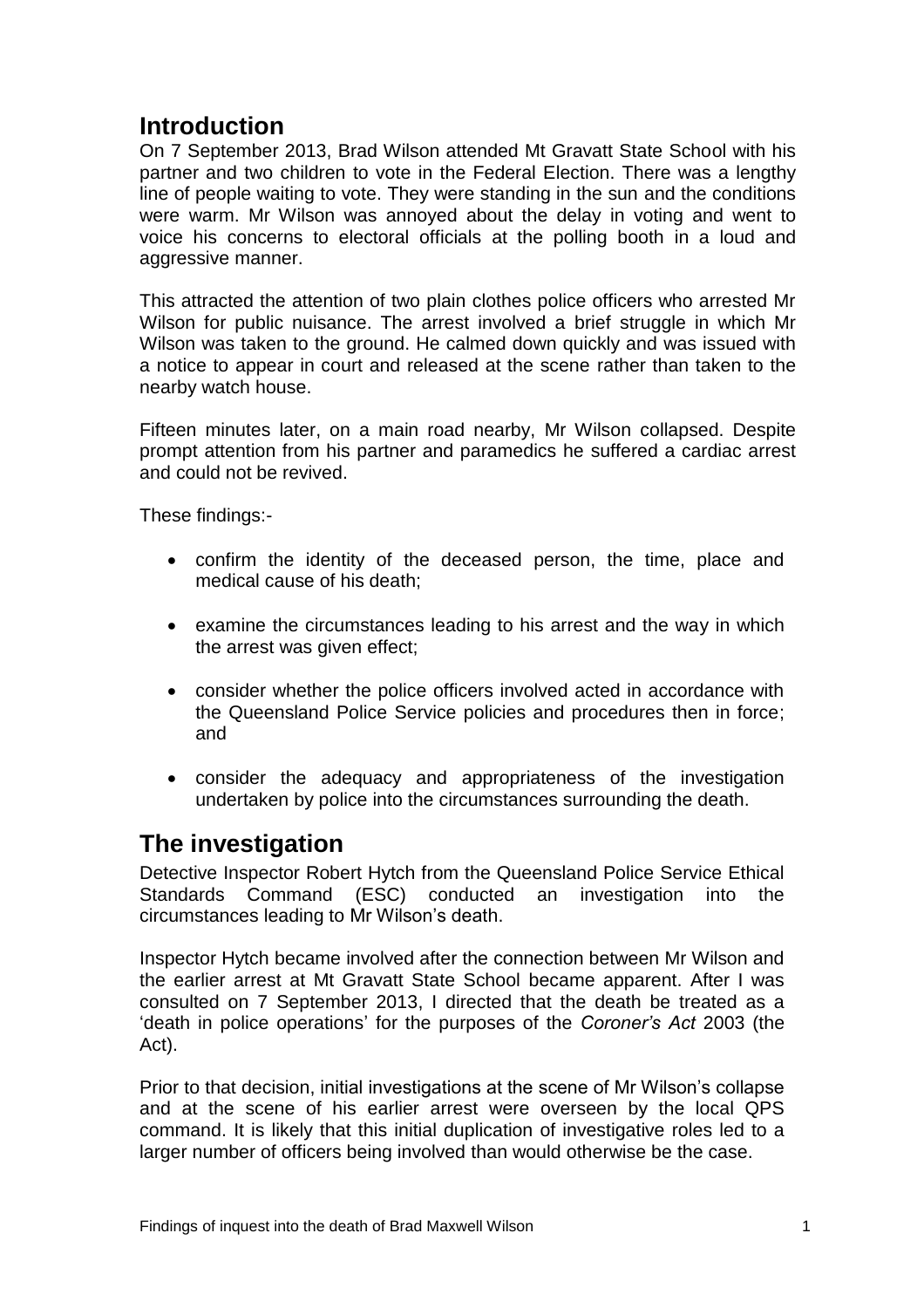Mr Wilson's family were particularly concerned about the large number of police in attendance at the Princess Alexandra Hospital following Mr Wilson's death. This included scenes of crime officers, uniformed officers, officers from the Ethical Standards Command and the hospital's police liaison officer. A hospital social worker helpfully engaged with the family at this time, and also agreed to attend with scenes of crime officers as an independent observer while they photographed Mr Wilson's body.

The number of police in attendance was, regrettably, alarming to Mr Wilson's family, but was done to ensure an appropriate level of oversight when the involvement of police prior to the death became known. The family were understandably concerned about the fact that police were charged with the investigation of a death in which other police officers were potentially involved.

Inspector Hytch conducted directed interviews with the two officers involved in the arrest on 7 September 2013. Both officers then participated in further recorded interviews at the scene of the arrest with officers from Ethical Standards Command.

Local police had already collected the details of various eyewitnesses, including polling officials, and ESC investigators later conducted interviews with each. Inspector Hytch contacted the Principal and the President of the P&C Committee at the Mount Gravatt State School to appeal for any further eyewitnesses to come forward. A media release was issued for the same purpose.

Statements were taken from all police involved in the initial investigations and from ambulance and hospital staff members who treated Mr Wilson. No CCTV footage was available though enquiries were made to canvass this possibility. Mr Wilson's partner was interviewed on several occasions in relation to her recollection of events.

Mr Wilson's family has submitted that the police investigation was inadequate on several grounds:

- they were not adequately informed about the investigation into the circumstances surrounding Mr Wilson's death;
- they were not afforded appropriate courtesy and respect at the scene of Mr Wilson's collapse; and
- Inspector Hytch failed to explore with arresting officer Carter the alternate justifications he had provided for the arrest, and his compliance with the QPS Operational Procedures in relation to the use of force. (The relevance of this is considered later in these findings)

Inspector Hytch's evidence was that he initially met with family members on 9 September 2013. At that time they expressed concerns to him about the independence of the police investigation. He then spoke with the family on 12 September 2013 after Mr Wilson's autopsy had been completed. He was told they were already aware of the results of the autopsy as a result of discussions with coronial counsellors employed by Queensland Health.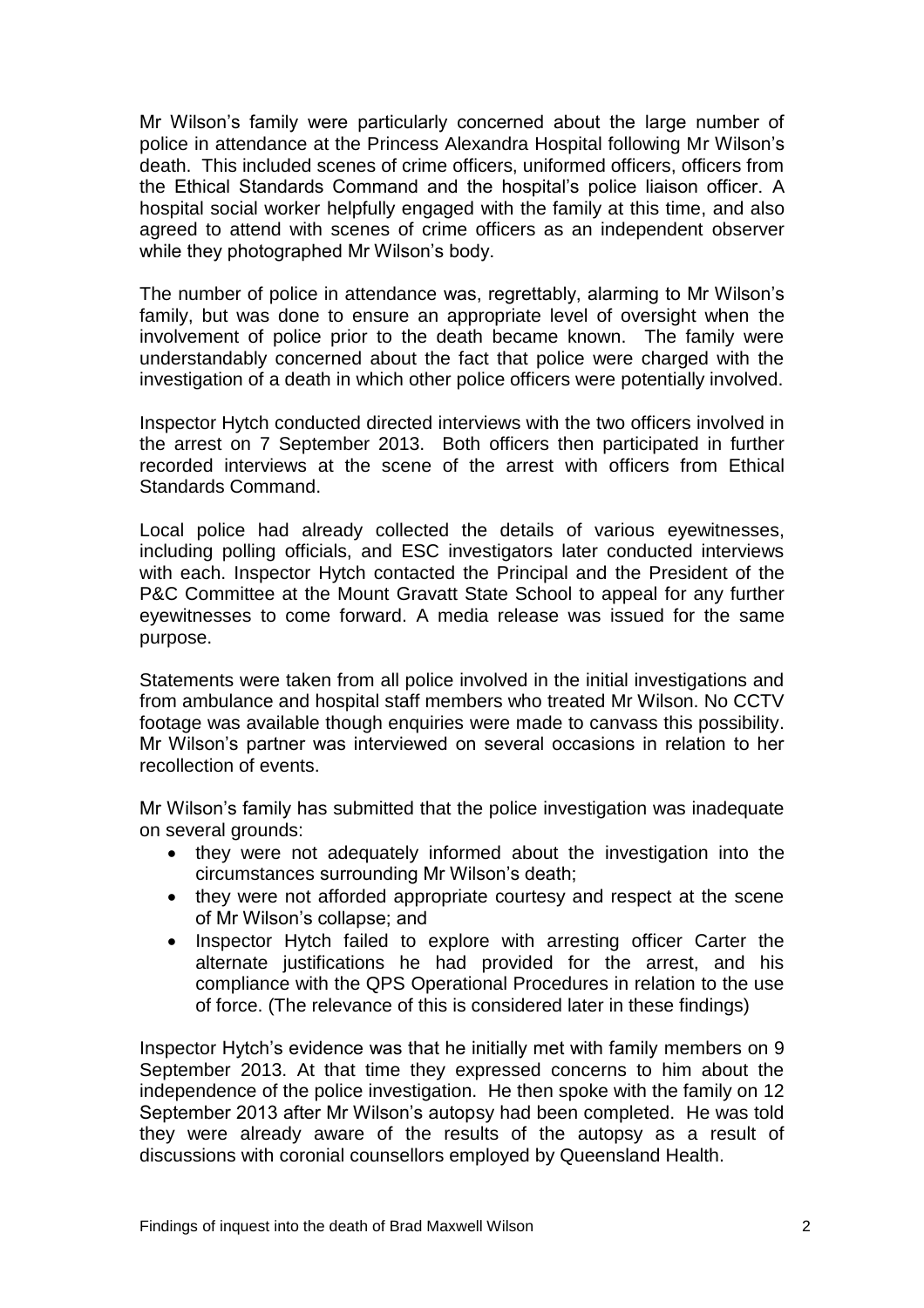Inspector Hytch again spoke with Mr Wilson's sister, Kim Wilson, on 25 September 2013 and agreed to update her but only if he 'had things he was able to tell her'. Inspector Hytch said at the inquest that he did not make any further contact with the family after this date because he considered that his previous contacts were distressing for the family. He was aware the coronial counsellors and staff within the Office of the State Coroner were updating the family and their lawyers, who were engaged in September 2013. Notwithstanding, I consider that it would have been preferable for him to communicate to the family that he had formed this view.

The family's second concern relates to their treatment by police officers at the scene of Mr Wilson's collapse, and in particular that they were asked questions about Mr Wilson's drug use. The officers whose attitude and demeanour was called into question were not identified at the inquest and not given an opportunity to respond. On that basis, I am not able to reach a conclusion about the conduct of those officers. Questions about whether Mr Wilson had consumed drugs would have been relevant to his treatment at the scene by the Queensland Ambulance Service officers.

It also emerged that no steps were taken to require the officers involved in the arrest to provide a specimen of urine for toxicological analysis. While I have no concern that drugs or alcohol affected either officer, I consider that such testing should be the norm. It serves to detect the rare cases where an officer might be affected, and protects the relevant officers against any unfounded allegations to that effect in future.

Aside from the matters identified above, I am satisfied that the investigation was thorough and that all relevant material was accessed.

# <span id="page-4-0"></span>**The Inquest**

A pre-inquest conference was conducted on 12 June 2014. Mr Johns was appointed as counsel assisting and leave to appear was granted to Mr Wilson's family, the two police officers involved in his arrest and to the Commissioner of the QPS.

The inquest was held in Brisbane from 25 to 27 August 2014. All of the statements, records of interview, medical records, photographs and materials gathered during the investigation were tendered at the inquest. Thirteen witnesses gave oral evidence. Further written submissions were received after the inquest hearing.

I am satisfied that all the material necessary to make the requisite findings was placed before me at the inquest.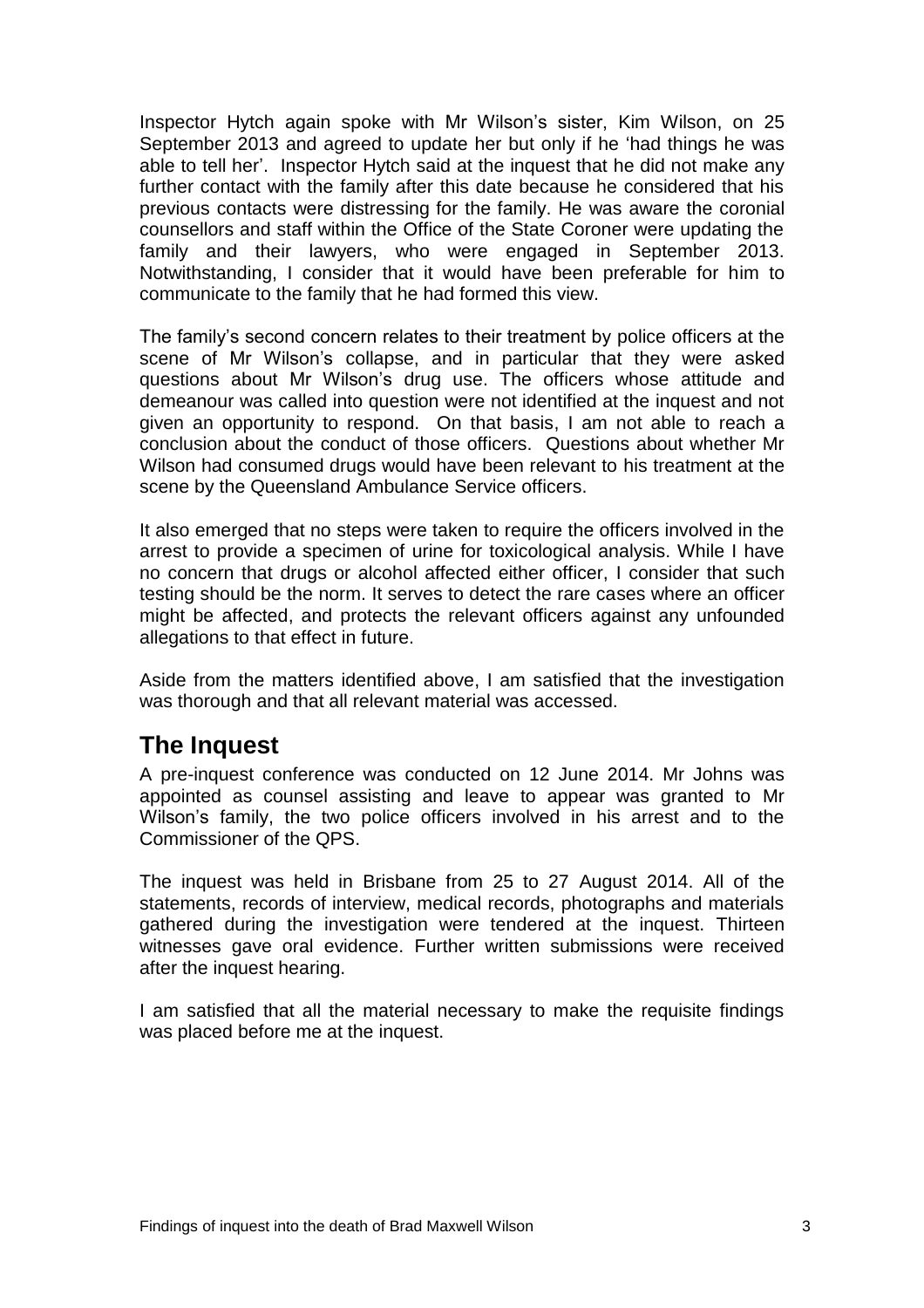# <span id="page-5-0"></span>**The evidence**

### <span id="page-5-1"></span>*Mr Wilson*

Brad Maxwell John Wilson was born on 21 March 1964. His parents, sister, five children and his partner survive him. His wife, the mother of his five children, died in May 2012.

Mr Wilson's sister, Kim Wilson, and his partner, Michelle Clarkson, both gave evidence at the inquest. They had no concerns about Mr Wilson's health prior to his death. They told investigators that Mr Wilson rarely saw a doctor and this was corroborated by Medicare records.

There was no indication that he suffered from any specific symptoms that might be considered warning signs of heart disease; however, as noted at autopsy, he had a history of smoking.

It was evident from the inquest that Brad Wilson was much loved and is very much missed. His sudden death was understandably upsetting for his family and I extend to them my sincere condolences.

### <span id="page-5-2"></span>*At the polling booth*

Mr Wilson went to the Mount Gravatt State School with his partner, Ms Clarkson, and his son to vote in the Federal Election being held on 7 September 2013. They arrived shortly before 11:00am and were confronted by a lengthy queue to vote, comprised of approximately 100 people.

This prompted Mr Wilson to proceed to the front of the queue demanding to speak to the official responsible for running the polling booth. It is evident that he was angry at the prospect of having to line up for a lengthy period in the sun and he was intent on expressing his frustration.

Electorate officer, Phoebe Nolan, was located at the top of the stairs near the polling booth entrance. She said that Mr Wilson stormed up to her looking for the polling officials. She pointed out where to go and as he walked down towards the polling booth he called back to her that *'he was going to tear the election official a new one'*. 1

The inquest heard from Ms Kelli Khong, an Australian Electoral Commission worker. She saw Mr Wilson enter the polling room via the exit door holding a drink and a sausage roll. She could see that he was clearly upset. He appeared to be '*venting his anger*' by complaining loudly about the length of the queue. Ms Khong apologised to Mr Wilson and went to get her supervisor, Ms Toni Toohey, only to find Ms Toohey was on her way.

 $1$  Exhibit B10, page 5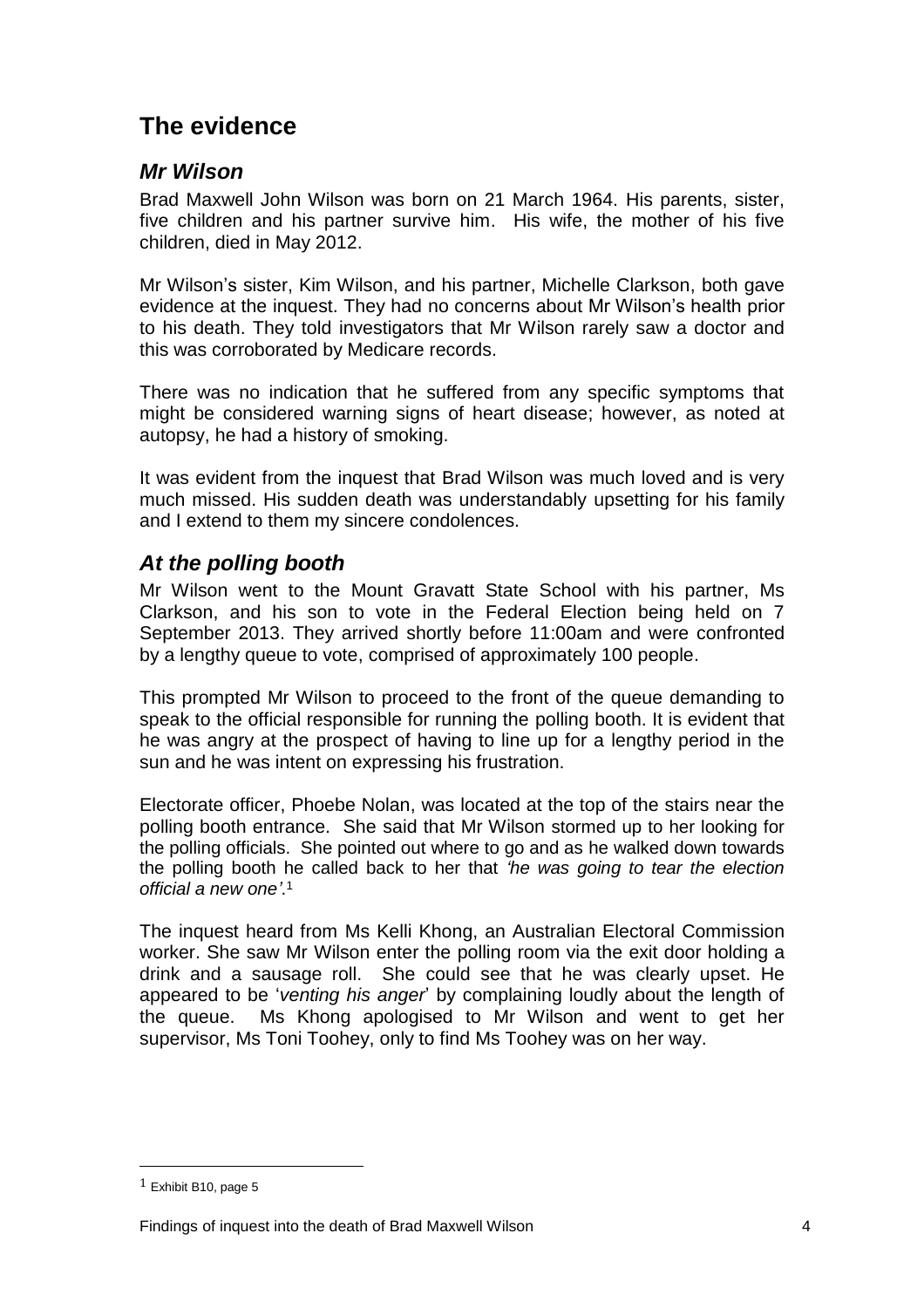Another polling official, Mr Thomas Tainton, said in his statement to the police<sup>2</sup> that when Mr Wilson first entered the polling room:

*I* was pretty worried he was acting, like he was threatening and *I* was, *I sort of wanted to go over there and see if the, the Asian lady was alright … because I think she was a bit threatened.*

Ms Toohey also gave evidence at the inquest. She said her attention was first drawn to Mr Wilson when she heard him 'yelling and swearing' inside the polling room. She asked him to step outside so she could deal with his complaint. She apologised for his having to wait and identified herself as the person in charge of the booth.

Mr Wilson had, by this time, attracted the attention of two nearby police officers. Plain Clothes Senior Constable Adam Carter and Detective Senior Constable Bradley Williams were based at the nearby Mt Gravatt Police Station. They had attended the school to vote while remaining on duty. Both were within the polling room when Mr Wilson entered. As Mr Wilson remonstrated with Ms Toohey, DSC Williams approached and asked him to calm down.

In her statement<sup>3</sup>, Ms Toohey noted that this came as a relief to her. At the direction of DSC Williams, Mr Wilson voluntarily moved outside onto the verandah adjoining the polling room. Once outside he continued to voice his complaints loudly and announced to those in the queue '*this is the lady who's responsible for us waiting in the sun for an hour*'. PCSC Carter then joined them. Ms Toohey described Mr Wilson as 'very aggressive', 'very agitated' and 'very loud'.

Several witnesses then heard PCSC Carter say to Mr Wilson '*don't touch me*'. PCSC Carter confirmed when giving evidence that he had said this to Mr Wilson while directing him to calm down and cease his swearing and shouting. PCSC Carter said that Mr Wilson failed to desist despite numerous requests. Mr Wilson then pushed his way through the middle of the two police officers, his shoulder making contact with PCSC Carter.

Ms Toohey told the inquest she recalled Mr Wilson interacting acrimoniously, though briefly, with an elderly man at one point, and her perception was his pushing past the two police officers might have been for the purpose of following this man, who was exiting the polling booth. The man had earlier said to Mr Wilson '*The fine is 20 bucks. Just go home and cop the fine'.* In her statement to police, Ms Toohey stated that Mr Wilson said in reply to the elderly man '*don't talk to me like that … you f-ing arsehole and it's not twenty bucks its two hundred dollars'. 4*

<sup>2</sup> Exhibit B11, page 7

<sup>3</sup> Exhibit B12

<sup>4</sup> Exhibit B12, page 2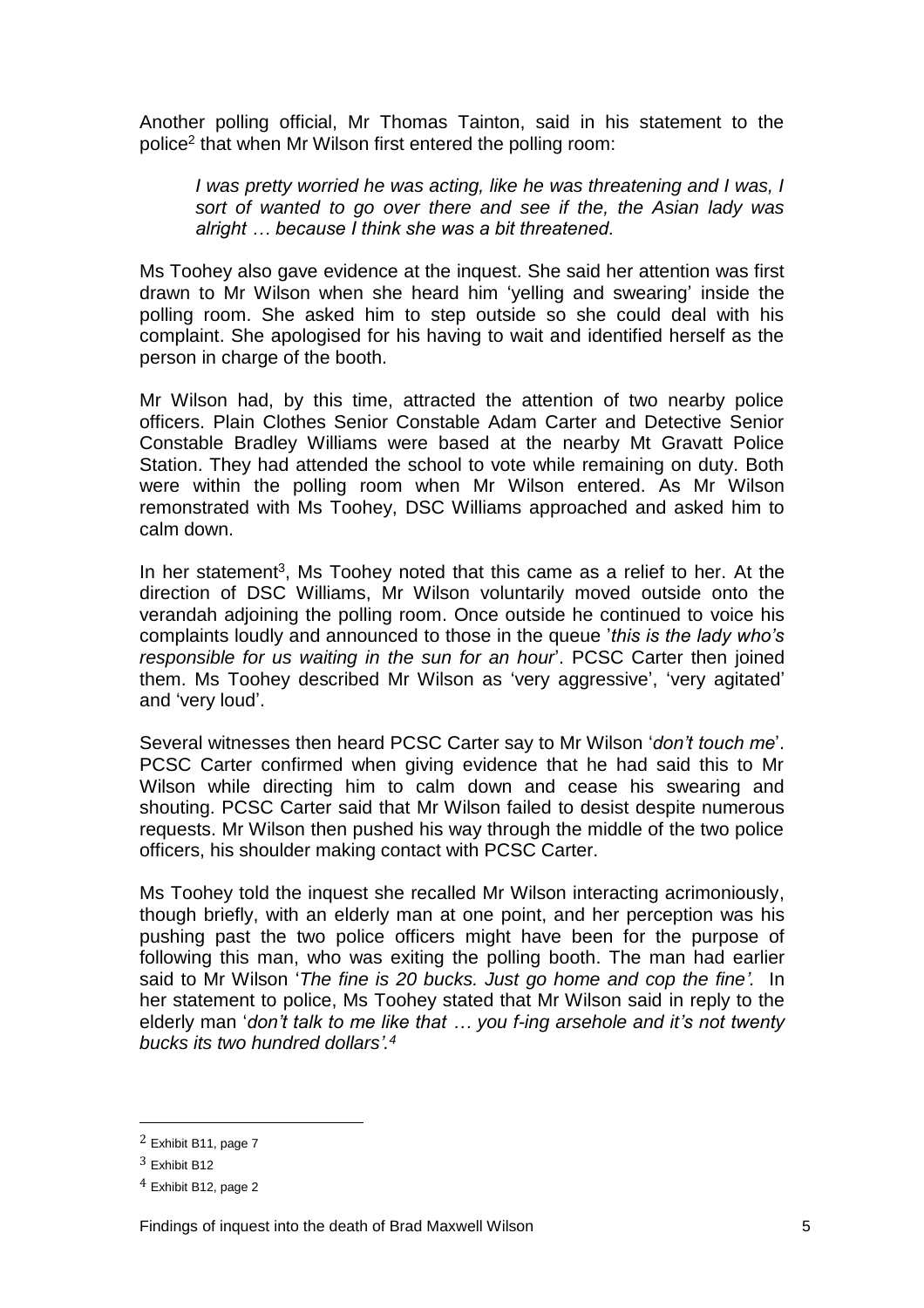Neither of the police officers noticed anything in particular to have caused Mr Wilson to begin walking away but PCSC Carter says he was concerned Mr Wilson would continue to cause a nuisance. There are unsurprisingly differing accounts of exactly how far Mr Wilson moved away from the officers before PCSC Carter decided to take action. None of the witnesses maintained a continuous view of the interaction between Mr Wilson and the officers. I do not consider the precise distance to be relevant to my consideration of whether an appropriate level of force was subsequently used.

#### <span id="page-7-0"></span>*The arrest*

PCSC Carter told the inquest that he decided to initiate an arrest moments after Mr Wilson pushed his way between both officers. He says that Mr Wilson was continuing to cause a public nuisance by acting aggressively and swearing in front of a large group of people.

PCSC Carter took Mr Wilson by the upper arm, told him he was under arrest, and, on his account, was immediately met with resistance. As a result PCSC Carter felt he did not have control of Mr Wilson and considered it necessary to take him to ground. The two officers say that Mr Wilson continued to swear and resist as he was taken face down onto the concrete floor of the verandah. According to the officers, the process of taking Mr Wilson to ground was undertaken almost exclusively by PCSC Carter, with DSC Williams only assisting once Mr Wilson was on his knees before then being moved into a prone position.

PCSC Carter yelled at Mr Wilson to '*give me your arm*' and, by pulling with some force, was eventually able to secure an arm behind Mr Wilson's back despite resistance. PSCS Carter said that this coincided with Mr Wilson ceasing his resistance. The officers told investigators, and again stated at the inquest, that no object was used to secure Mr Wilson's hands or arms during their involvement with him. Neither officer had handcuffs or any other accoutrements in his possession.

The versions of the officers are corroborated to varying extents by the observations of civilian eyewitnesses. No eyewitness claims to have observed the complete sequence of events constituting the interaction between police and Mr Wilson. Insofar as the eyewitnesses saw and heard the events involving Mr Wilson, their description corresponds with the account of the officers, allowing for minor discrepancies that are to be expected.

Ms Nolan told police that her observations of the scene outside the polling booth were as follows:

*Midway through their discussion he yelled back at the line of people are you guys enjoying lining up there it's not acceptable, are you having fun, things to that meaning. No-one responded to him or sort of egged him on or anything like that*.

………………..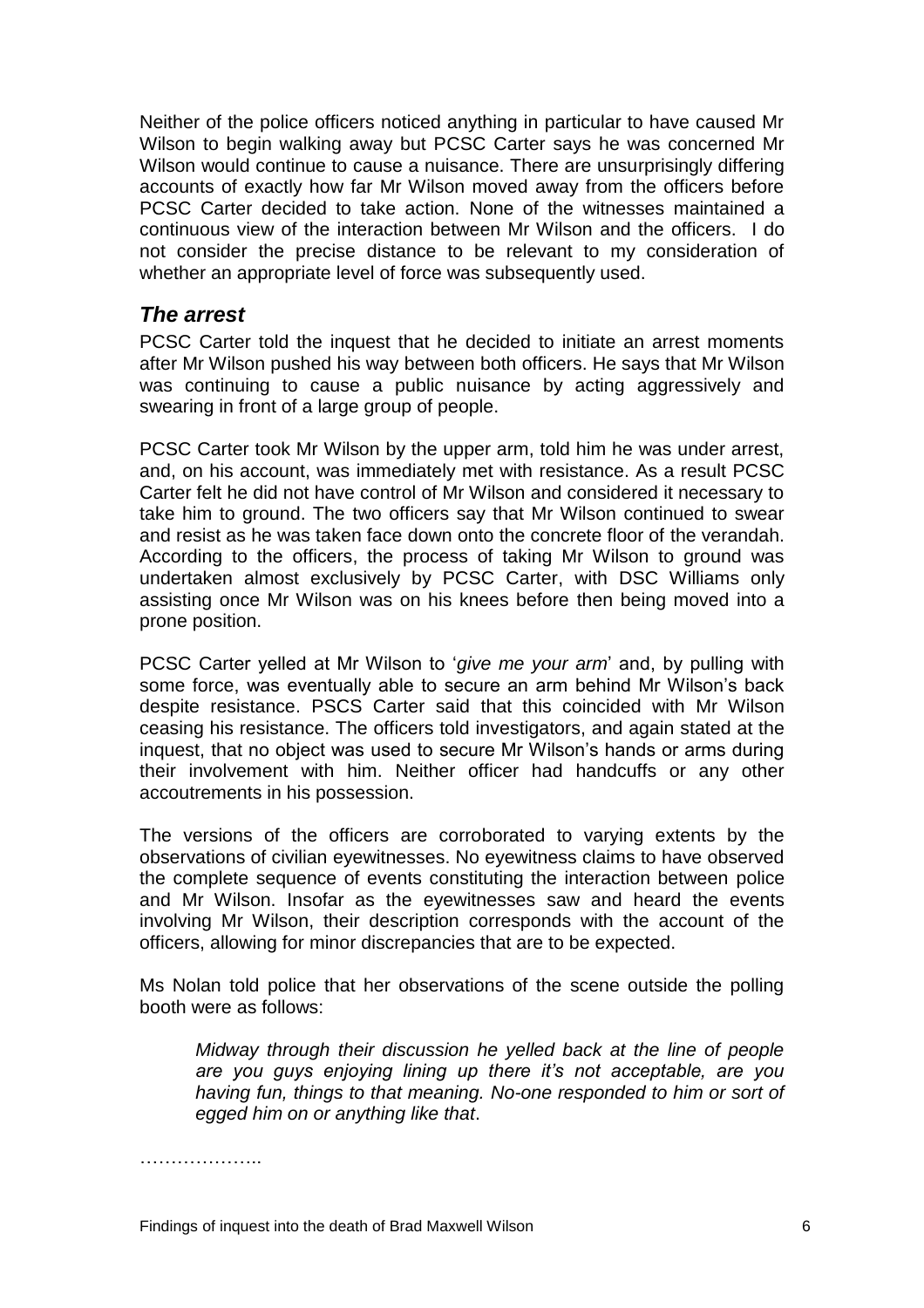*He was clearly quite agitated by it. ..They continued to have a discussion for a little while when I saw one and then a second um gentleman approach him. …The election official was a lady and he, he was obviously quite a lot bigger than her and it looked like it was quite an intimidating situation for her. So these two men came forward, we had no idea who they were or anything and appeared to be trying to calm him down and got between him and the election official. ..That seemed to aggravate him further and he was obviously not backing down or was not interested in being calmed down. At which point we saw that the two of them more or less arrest him and got him onto the ground. He sort of struggled a little bit but it, it didn't seem to be too violent or anything like that. And not long after that they escorted him around to the side of the building where we couldn't see round there and that was the last we saw of him or the other two gentlemen.*

The only major departure from the account of the officers lies in the versions given by two eyewitnesses, Benita Maxwell, and her daughter, Brittany Chalkley. Their accounts match those of the police with respect to Mr Wilson's behaviour prior to arrest and the general sequence of events. They differ, significantly, in that they allege one, or both, of the officers, punched Mr Wilson.

Ms Maxwell gave evidence at inquest in relation to what she saw after the arrest was initiated. Ms Maxwell said that one of the police officers grabbed him and started punching him in the upper part of his body, near his rib cage. She said that the other officer punched him as well, but she did not see how many times. Ms Maxwell was 30-40 metres away from the officers and Mr Wilson. She saw Mr Wilson fall to the ground and the police officers tied his arms behind his back *– 'They didn't have handcuffs or anything. It was something else they used. And they kept on saying, get down, get down.'*

Ms Chalkley provided an account that one of the police officers, likely PCSC Carter, punched Mr Wilson about six times with his right fist before Mr Wilson was arrested and led away in handcuffs. She considered the police actions to have been '….*way over the top*'.

The police officers agree that Mr Wilson was led away after he had stopped resisting (without the use of handcuffs or any other equipment) so that he could be dealt with out of sight of the large crowd waiting to vote.

#### <span id="page-8-0"></span>*Processing and release*

The police officers gave evidence that Mr Wilson was cooperative, polite and apologetic by the time they moved him away from the point of arrest. DSC Williams retrieved a police vehicle and brought it onto the school grounds. Mr Wilson was placed in the back seat and the ignition started to provide air conditioning. PCSC Carter wrote out a notice to appear and spoke with Mr Wilson. Both officers say that they had no concerns for Mr Wilson's health. He exhibited no injuries and made no complaints.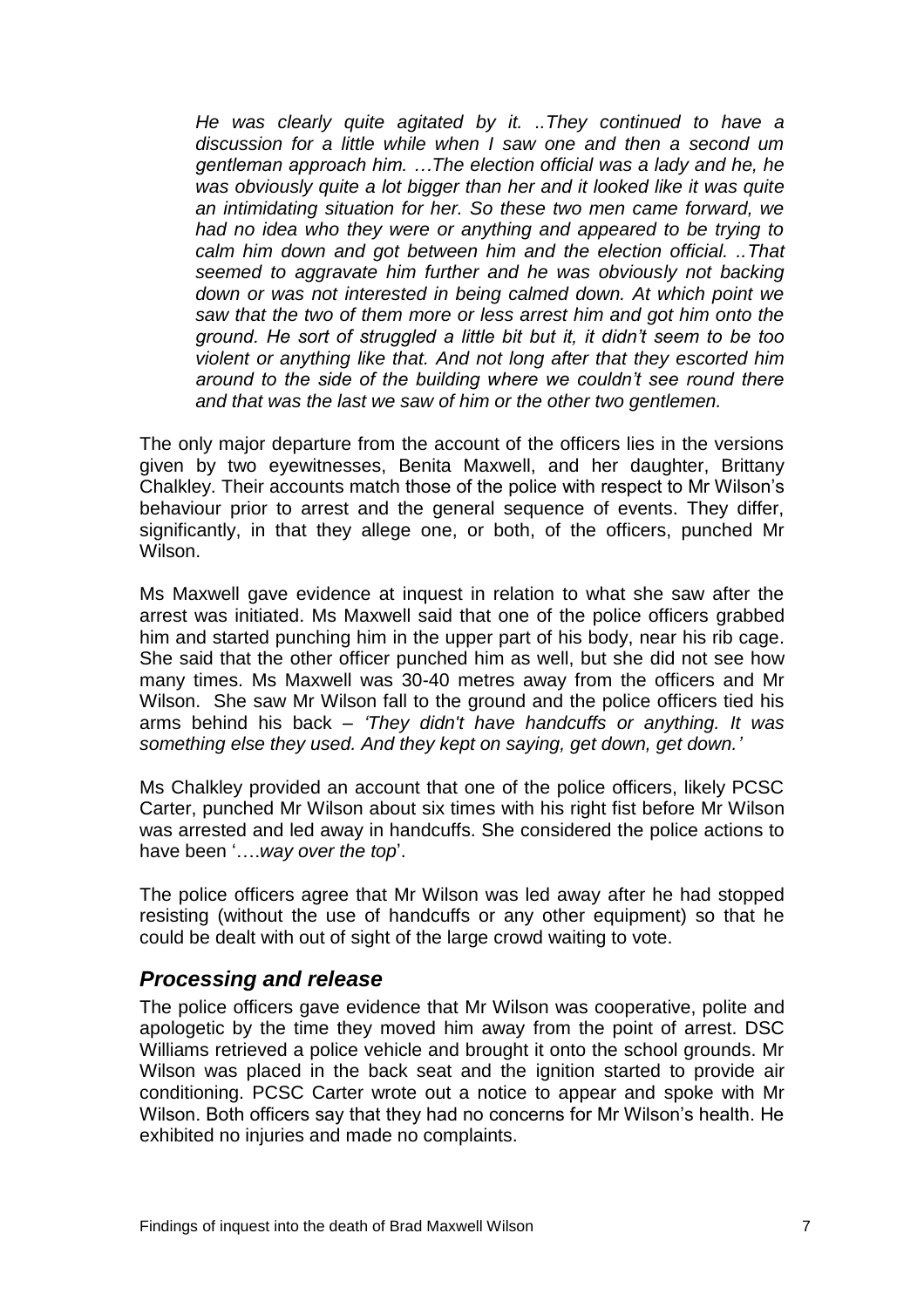Ms Clarkson understandably began searching for her partner. In doing so she came across Benita Maxwell who had finished voting. The two women are acquaintances due to having lived for many years in the same area and having had children in the same school at various times.

Benita Maxwell had not met Brad Wilson but it soon became apparent when talking to Ms Clarkson that he was the person she had seen being arrested. When she gave her initial statement to police two weeks after the event Ms Maxwell recalled telling Ms Clarkson that Mr Wilson was '*…'having problems down there' or words to that effect.*

At the inquest Ms Maxwell again recalled telling Ms Clarkson that there had been a confrontation with police. It was only when prompted, as per the following passage, that she also claimed, for the first time, to have told Ms Clarkson that Mr Wilson had been punched:

| <b>Ms Maxwell:</b>        | And I said, oh, what does he look like<br>again? And she said, oh, he's got<br>dreadlocks, and she was describing what<br>he was wearing, and I said, oh, well, you'd<br>better get down there. I said, he's having a<br>confrontation with the police, so - and she<br>said, oh, yeah, I'll go down. So she said,<br>could you look after the kids. So I looked<br>after the kids and she went down to see<br>Brad. |
|---------------------------|----------------------------------------------------------------------------------------------------------------------------------------------------------------------------------------------------------------------------------------------------------------------------------------------------------------------------------------------------------------------------------------------------------------------|
| <b>Counsel Assisting:</b> | All right. Can I just get you to think carefully<br>about what you did tell her at the time? At<br>that stage, had you formed the view that<br>these were police officers?                                                                                                                                                                                                                                           |
| <b>Ms Maxwell:</b>        | Yeah.                                                                                                                                                                                                                                                                                                                                                                                                                |
| <b>Counsel Assisting:</b> | Okay. And is that your recollection, that you<br>told her that he was having a confrontation<br>with police?                                                                                                                                                                                                                                                                                                         |
| <b>Ms Maxwell:</b>        | Yes.                                                                                                                                                                                                                                                                                                                                                                                                                 |
| <b>Counsel Assisting:</b> | All right. Did you tell her anything else about<br>what you'd seen?                                                                                                                                                                                                                                                                                                                                                  |
| <b>Ms Maxwell:</b>        | I can't recall.                                                                                                                                                                                                                                                                                                                                                                                                      |
| <b>Counsel Assisting:</b> | Did you tell her that you'd seen him being<br>punched?                                                                                                                                                                                                                                                                                                                                                               |
| <b>Ms Maxwell:</b>        | Yes.                                                                                                                                                                                                                                                                                                                                                                                                                 |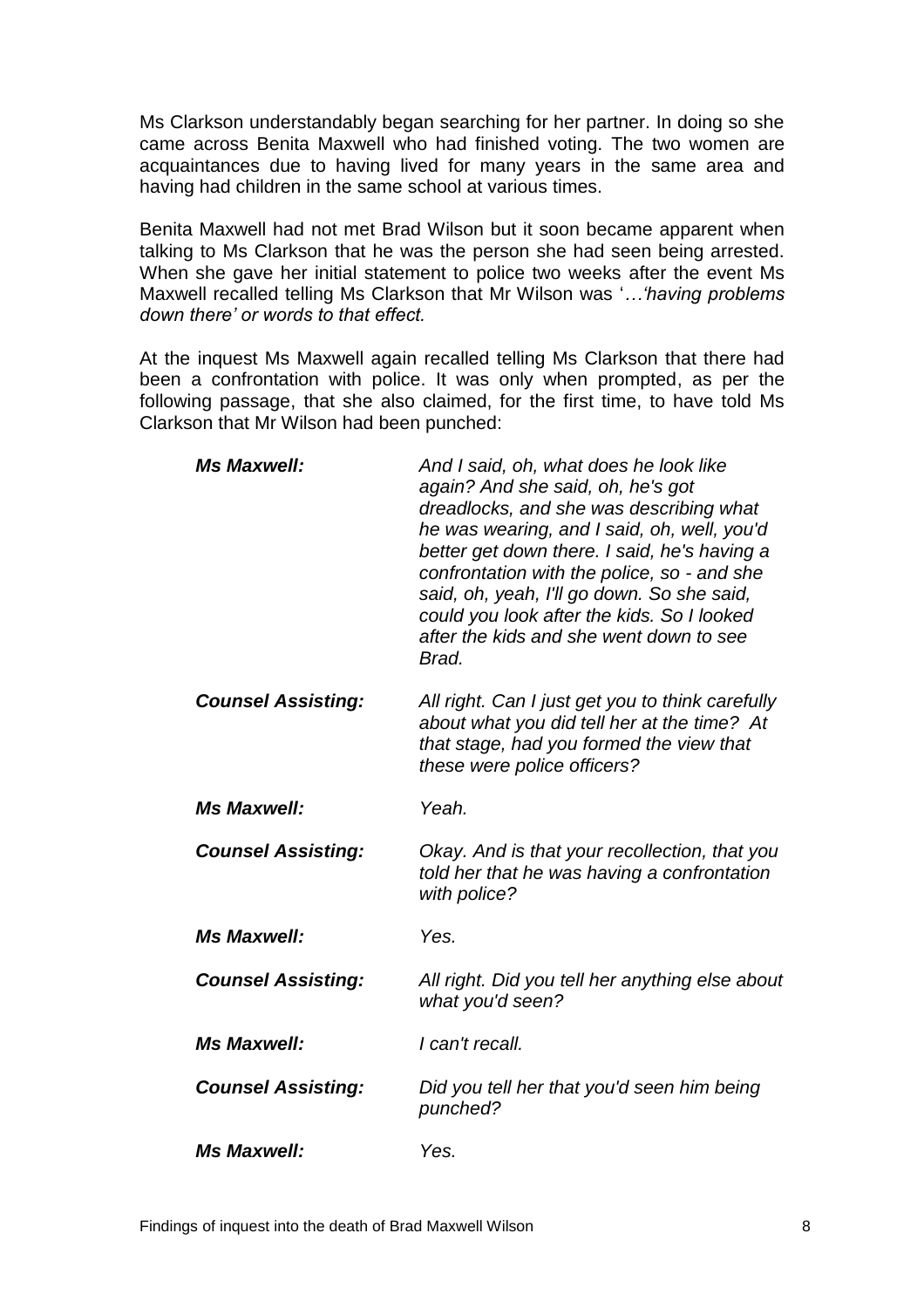| <b>Counsel Assisting:</b> | And just to be clear, that's something you<br>told her then before she went looking for<br>Brad?                                                                                                                      |
|---------------------------|-----------------------------------------------------------------------------------------------------------------------------------------------------------------------------------------------------------------------|
| <b>Ms Maxwell:</b>        | Yes.                                                                                                                                                                                                                  |
| <b>Counsel Assisting:</b> | Well, do you recall what you actually said<br>about that?                                                                                                                                                             |
| <b>Ms Maxwell:</b>        | I just remember he's having confrontation<br>with police down there. The only thing I<br>possibly could have said, that he probably<br>didn't want to wait in line. It looked like he<br>didn't want to wait in line. |
| <b>Counsel Assisting:</b> | Right. But specifically about being punched,<br>did you say anything about that?                                                                                                                                      |
| <b>Ms Maxwell:</b>        | I said he was being punched, yes.                                                                                                                                                                                     |
| <b>Counsel Assisting:</b> | Okay. Did you say anything more about the<br>punching?                                                                                                                                                                |
| <b>Ms Maxwell:</b>        | No.                                                                                                                                                                                                                   |
| <b>Counsel Assisting:</b> | Do you remember what she said, or how<br>she reacted to that news?                                                                                                                                                    |
| <b>Ms Maxwell:</b>        | Oh, she said, oh, I'd better get down there.                                                                                                                                                                          |

However, Ms Clarkson has not claimed at any time that Ms Maxwell told her during this initial conversation that Mr Wilson had been punched. In her statement to the police and in evidence at the inquest she agreed that she had asked Ms Maxwell at that time: '*What? Did they have a punch up or something?'* Her evidence was that Ms Maxwell had replied: *'No. It wasn't but I think he's okay.'*

Having heard this news from Ms Maxwell, Ms Clarkson found the police vehicle and spoke to both Mr Wilson and PCSC Carter. Ms Clarkson said that when she asked Mr Wilson if he was all right he pointed to a graze or a similar type of injury on his arm. She described him as sprawled on the back seat of the police vehicle but he did not complain of any other injury or illness.

Mr Wilson was issued with a notice to appear at approximately 11:25am and then, at the suggestion of police (according to them) and the direction of police (according to Ms Clarkson) he exited via a side gate of the school onto Cremin Street.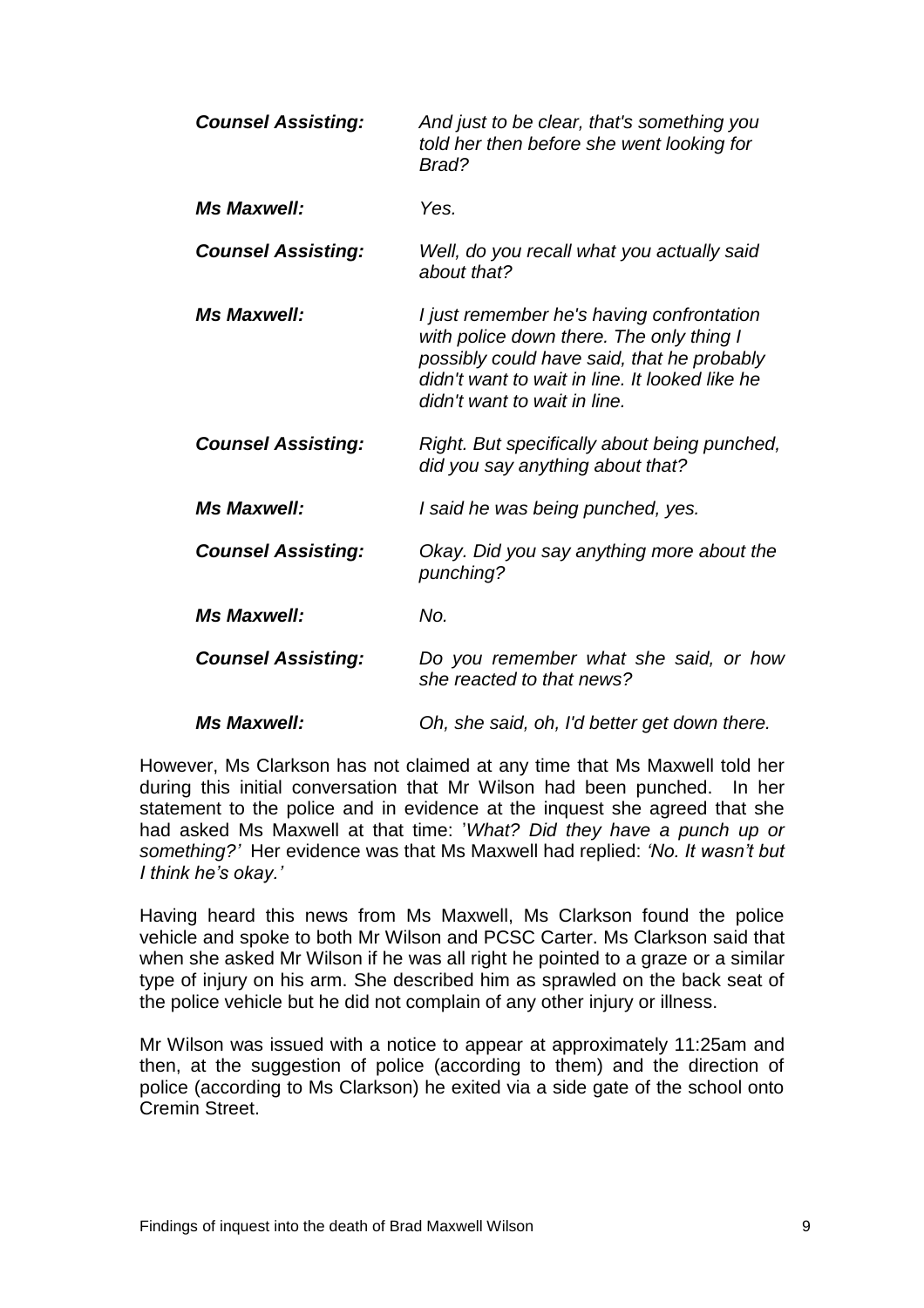This required him to walk further to his ultimate destination but had the benefit, in the minds of the police, of ensuring that he was not required to walk back through the polling area on his way to the main gate. Ms Clarkson says she was directed to exit via the main gate rather than walk with Mr Wilson.

It is not necessary in my view to examine whether a direction was given, rather than a request made. There is no suggestion that Mr Wilson objected to using the Cremin Street exit. I consider it would have been appropriate to direct Mr Wilson to take this course for the reasons noted. There is no evidence that the requirement to walk further than would otherwise have been the case contributed in any way to Mr Wilson's subsequent collapse and death.

Ms Clarkson returned to speak to Ms Maxwell. She told Ms Maxwell that Mr Wilson had complained of an injury to his arm. Nothing was said at this point about his being punched or about any other concerns for Mr Wilson's health.

#### <span id="page-11-0"></span>*Collapse and medical treatment*

When Ms Clarkson next sighted Mr Wilson it was near their arranged meeting point on Logan Road. He was seated and when she asked how he was Mr Wilson made it clear he did not feel well. Moments later Ms Clarkson saw Mr Wilson foaming at the mouth.

He was not breathing and she commenced resuscitation attempts and sought help from passers-by. An ambulance happened to be passing on Logan Road and the paramedics came to assist. QAS records show that paramedics Jodie Murphy and Gregory Lavis were waved down at 11:46am. They found that the initial resuscitation attempts had been effective and Mr Wilson was initially conscious and responsive. They began monitoring his vital signs but at 11:55am Mr Wilson went into cardiac arrest and the QAS officers initiated more resuscitation attempts.

Another paramedic, Drew Allen, arrived and took over the Mr Wilson's care. A heart rhythm was returned and some consciousness restored though this led to difficulties due to Mr Wilson becoming combative. Mr Wilson was provided intravenous adrenaline, magnesium and Amiodarone while in cardiac arrest and was defibrillated. None of the QAS officers noted any injuries while treating Mr Wilson at the scene.

After loading Mr Wilson into the Ambulance it departed at 12:25pm and arrived at Princess Alexandra Hospital at 12:40pm. Despite ongoing treatment Mr Wilson was in cardiac arrest when he arrived at hospital. He was intubated and then ventilated by hand while being provided with external cardiac compression, adrenaline boluses and sodium bicarbonate for a further 30 minutes. Sadly Mr Wilson could not be resuscitated and life extinct was declared at 1:15pm.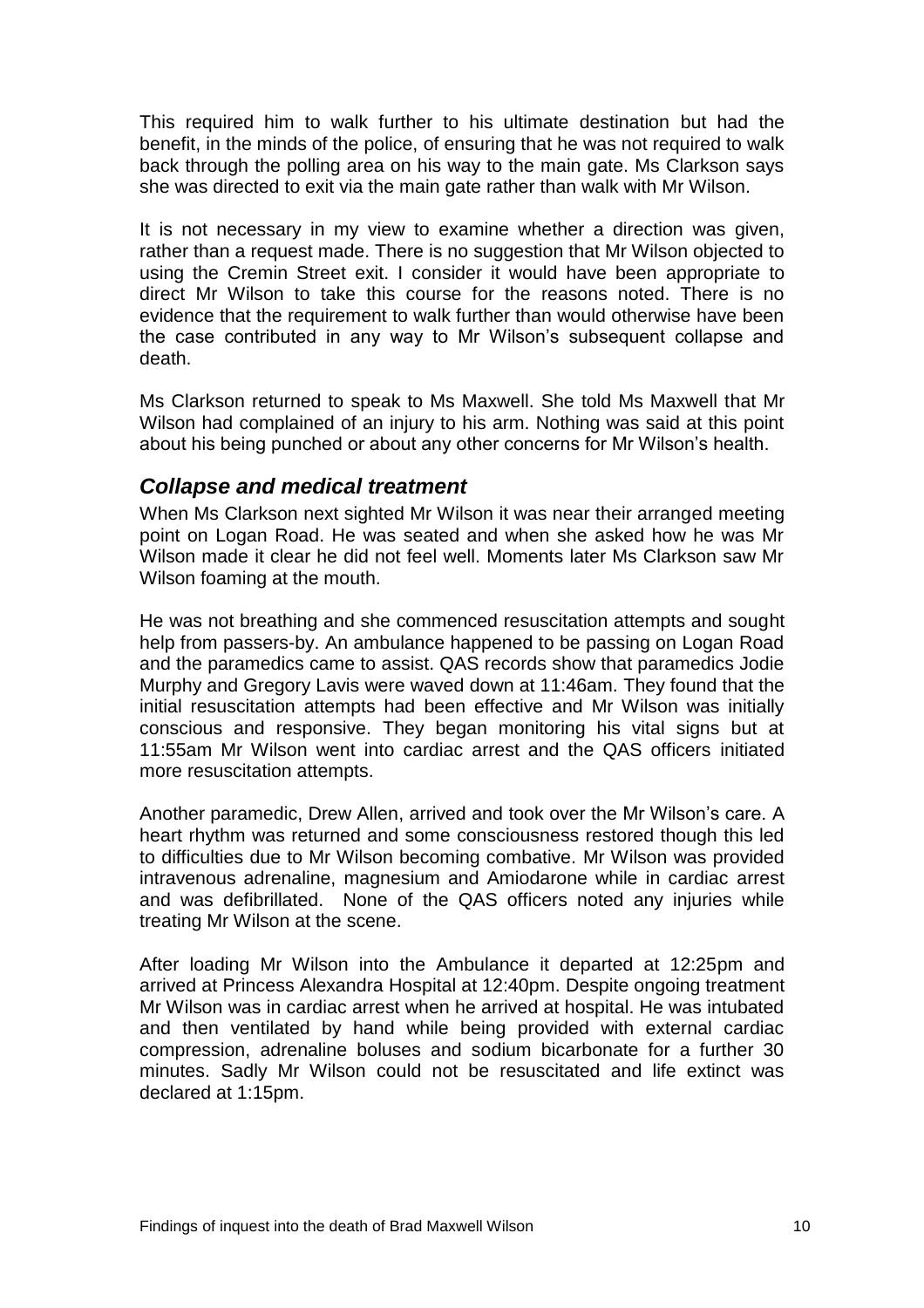#### <span id="page-12-0"></span>*Autopsy results*

Forensic pathologist, Dr Rohan Samarasinghe, carried out a full autopsy examination on 10 September 2013.

Post mortem CT and x-ray scanning was conducted. Samples of blood and vitreous humor were taken and subjected to toxicological analysis. These revealed the presence of small amounts of the psychoactive and inactive metabolites of cannabis.

The only sign of injury noted during the external examination was a 0.8 x 0.5cm abrasion on the back of the left elbow. Internal examination revealed an area of bruising of 1cm diameter under the chin to the left of the midline. The only other notable physical injuries were consistent with the known resuscitation attempts.

Internal examination also revealed significant pre-existing triple vessel coronary artery atherosclerotic occlusion and histological examination revealed evidence of acute thrombosis.

In his report Dr Samarasinghe stated:

*He was at high risk for sudden cardiac death and it appeared that this condition would have been aggravated by presumed increased heart rate and hypertension associated with anxiety and agitation prior to being collapse.*

At the inquest Dr Samarasinghe noted the presence of the active metabolite of cannabis as a further risk factor for sudden cardiac death.

Dr Samarasinghe issued a certificate listing the cause of death as:

*1(a) Coronary artery thrombosis* due to, or as a consequence of *1(b) Coronary atherosclerosis*

Other significant conditions:

*2. Smoking*

#### <span id="page-12-1"></span>*Further medical opinion*

Two further medical reports were tendered; the first from Dr Kenneth Hossack and the second from Dr David Richards, both cardiologists.

Both specialists agreed with the ultimate findings of Dr Samarasinghe and neither doctor suggested that any other physical injuries were present or likely to have been attributable to the process of cardiac arrest. Insofar as there was disagreement between any of the medical witnesses it related to the relative weighting they attached to the risk factors that contributed to Mr Wilson's fatal cardiac event.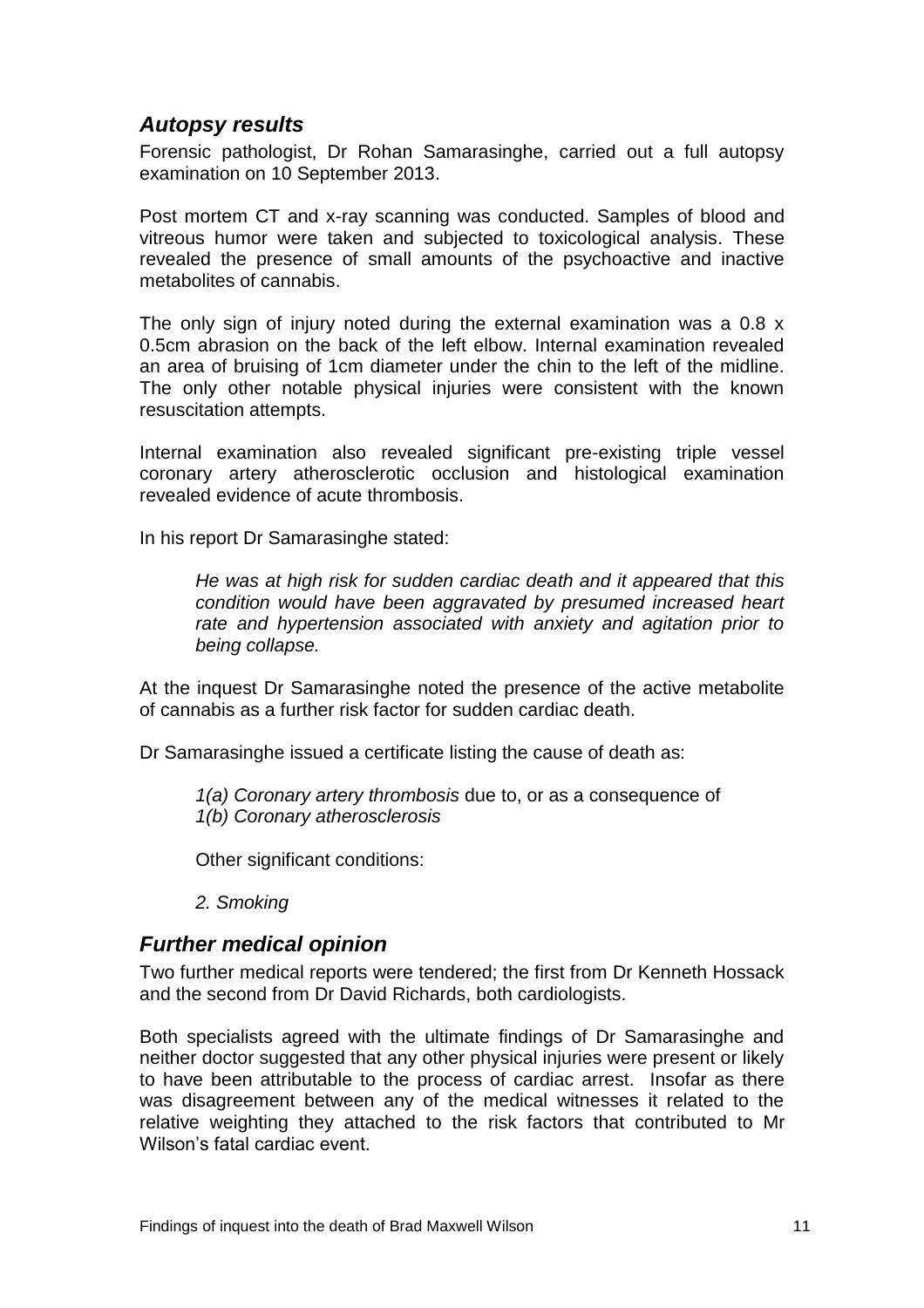Even if I was to conclude that one or both of the officers had thrown punches, it was established that the punches would not have added to the likelihood of death in the context of Mr Wilson already being highly agitated and the other physical aspects of the arrest.

## <span id="page-13-0"></span>**Conclusions**

I am satisfied that Mr Wilson died as a result of the cardiac event described by Dr Samarasinghe and that a number of factors left Mr Wilson vulnerable to such an event at the time he collapsed.

Among these was a history of smoking and severe coronary atherosclerosis. More proximate causes were the likely hypertension associated with his earlier agitation and then arrest at the polling booth and the apparent recent use of cannabis. I do not consider it necessary for the purpose of section 45(2) to attribute specific weightings to these factors even if such an exercise were possible.

#### **Arrest**

While there is some doubt over exactly what triggered the decision to initiate the arrest, I accept that the arrest of Mr Wilson by police was justified under section 365(1) of the PPRA which provides that it is lawful for a police officer to arrest an adult the police officer reasonably suspects has committed or is committing an offence if it is reasonably necessary for range of reasons, including to prevent the continuation or repetition of an offence or the commission of another offence; and to preserve the safety or welfare of any person, including the person arrested.

Mr Wilson's family submitted that the reason for the arrest was not public nuisance but that PCSC Carter lost his temper when Mr Wilson brushed past him as he went to leave the polling booth. On the day of Mr Wilson's death Detective Sergeant Maddock of the Acacia Ridge CIB reported that PCSC Carter had said words to the effect that *"we had to take him to ground for the arrest as he assaulted us when we were trying to calm him down"*. The family submit this is inconsistent with PCSC Carter's assertion that the arrest was for a public nuisance offence.

In evidence at the inquest PCSC Carter conceded that his initial decision to make the arrest was influenced by the fact that, in addition to the public nuisance, he considered that Mr Wilson had assaulted him when he pushed past him:

*The decision to take hold of the deceased was certainly because of his action towards me, the – like the physical touching. However, in saying that, in my mind he had already committed a public nuisance offence which I observed, so, yes.<sup>5</sup>*

<sup>5</sup> Transcript, 3-29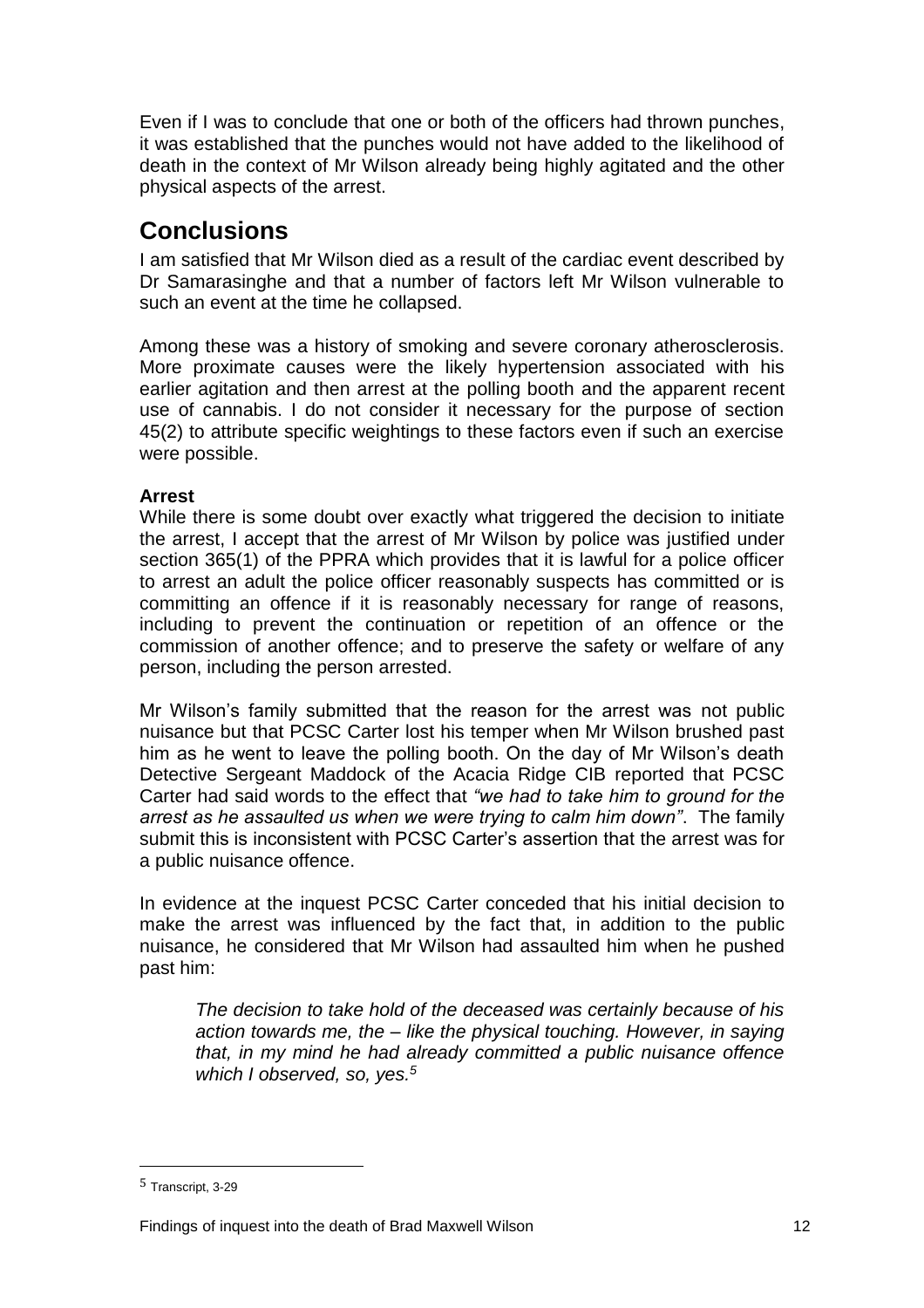Ultimately, I do not need to reach a conclusion in relation to this issue. In my view, Mr Wilson's conduct inside the polling booth and on the adjacent veranda area laid the basis for a reasonable suspicion that an offence had been committed before the arrest occurred. A suspicion is a low threshold. It is more than an 'idle wondering' and less than belief and knowledge. It is an apprehension of something without sufficient evidence to prove the fact suspected.<sup>6</sup>

It was put to the officers that they might have issued Mr Wilson with a notice to appear during the initial confrontation rather than exercise their power of arrest. Even if I could be persuaded that this was the better course it was not established that an arrest was not necessary. In fact, the evidence indicates an arrest was likely to be the only practicable option to address what remained a dynamic situation.

There is no reason to doubt the evidence of PCSC Carter and DSC Williams that Mr Wilson displayed some resistance in the moments after being told he was under arrest.

#### **Use of force**

The remaining question to be resolved is whether the subsequent use of force was appropriate. In addressing this question I have considered the QPS Operational Procedures Manual which draws on the requirements and powers in s.615 of the Police Powers and Responsibilities Act 2000. Section 615(1) provides

*It is lawful for a police officer exercising or attempting to exercise a power under this or any other Act against an individual, and anyone helping the police officer, to use reasonably necessary force to exercise the power.* 

#### *Example—*

*A police officer may use reasonable force to prevent a person evading arrest.* 

The OPM in force in September 2013 provided:

#### *POLICY*

*Police officers and watchhouse officers should only use the minimum amount of force necessary to resolve an incident. Police officers and watchhouse officers are reminded that it is lawful to use such force as may be reasonably necessary to overcome any force used in resisting the execution of any lawful process or arrest. However, it is unlawful to use more force than is justified by law to effect a lawful purpose.*

I must first decide what use of force was in fact used. On this issue, I accept the evidence of both officers that open handed contact was used to restrain Mr Wilson and take him to the ground in effecting the arrest. Their versions were corroborated by the majority of eye witnesses and the medical evidence.

<sup>6</sup> *George v Rocket* [1990] HCA 26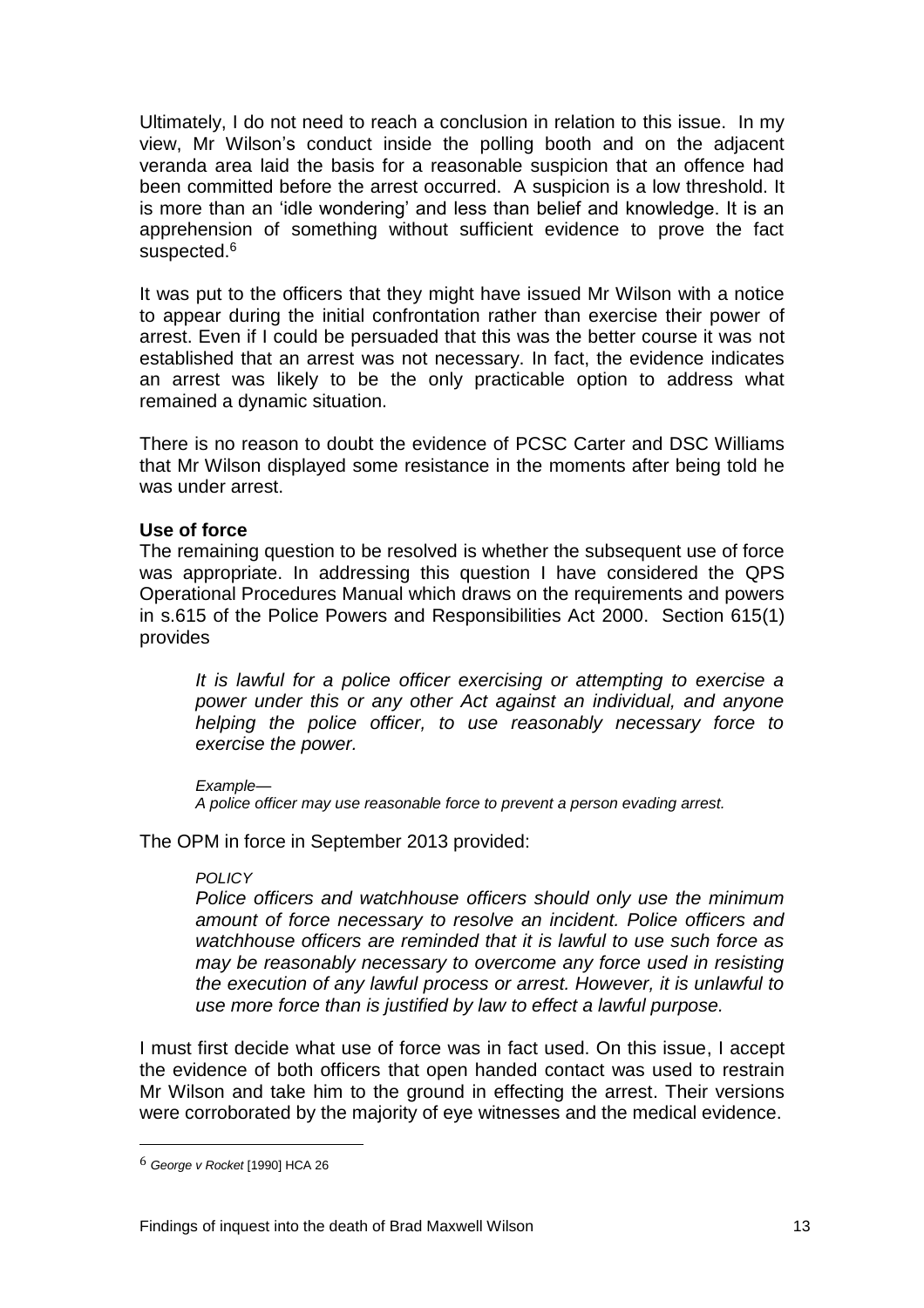The only two witnesses who give an account of events, which would constitute an unreasonable use of force, are Benita Maxwell and Brittany Chalkley.

I found both of these witnesses to be unimpressive without doubting their honesty. Ms Chalkley's evidence suffered, through no fault of hers, by it having been recounted for the first time more than five months subsequent to the relevant events. During this time it is likely that she was, at least subconsciously, influenced by the version of events recounted by her mother. Detrimental to her reliability was her adamant and specific recollection that she had seen Mr Wilson being handcuffed by the police officers when it is clear handcuffs were not used.

Beyond my impression of her evidence generally I am not inclined to accept the version of Ms Maxwell for the following specific reasons:

- Despite seeing what she agreed was a serious and clearly improper act, she said nothing about it at the time (either by yelling out or to any of the people in the vicinity);
- On her own account, no one around Ms Maxwell made comment about the actions of the police;
- Ms Maxwell's initial statement makes no mention of her recounting the punches she had apparently just seen when speaking to Ms Clarkson;
- I am satisfied Ms Maxwell is mistaken in her account of having seen Mr Wilson restrained with the use of a device or tie of some sort:
- At the inquest Ms Maxwell claimed that both officers had punched Mr Wilson although she had only implicated one officer in her initial statement; and
- As per the following passage from the inquest, Ms Maxwell described punches that to her mind would have resulted in injury, whereas, it is known there was no injury suffered by Mr Wilson consistent with having been assaulted as described:

| respect to bumps and bruises, were the<br>punches such that you'd expect there to<br>be some sort of mark or bruise on - - -? |
|-------------------------------------------------------------------------------------------------------------------------------|
|                                                                                                                               |

#### *Ms Maxwell*: *Definitely.*

As I have concluded that neither officer punched Mr Wilson, I am satisfied that the force used by each of them was reasonable.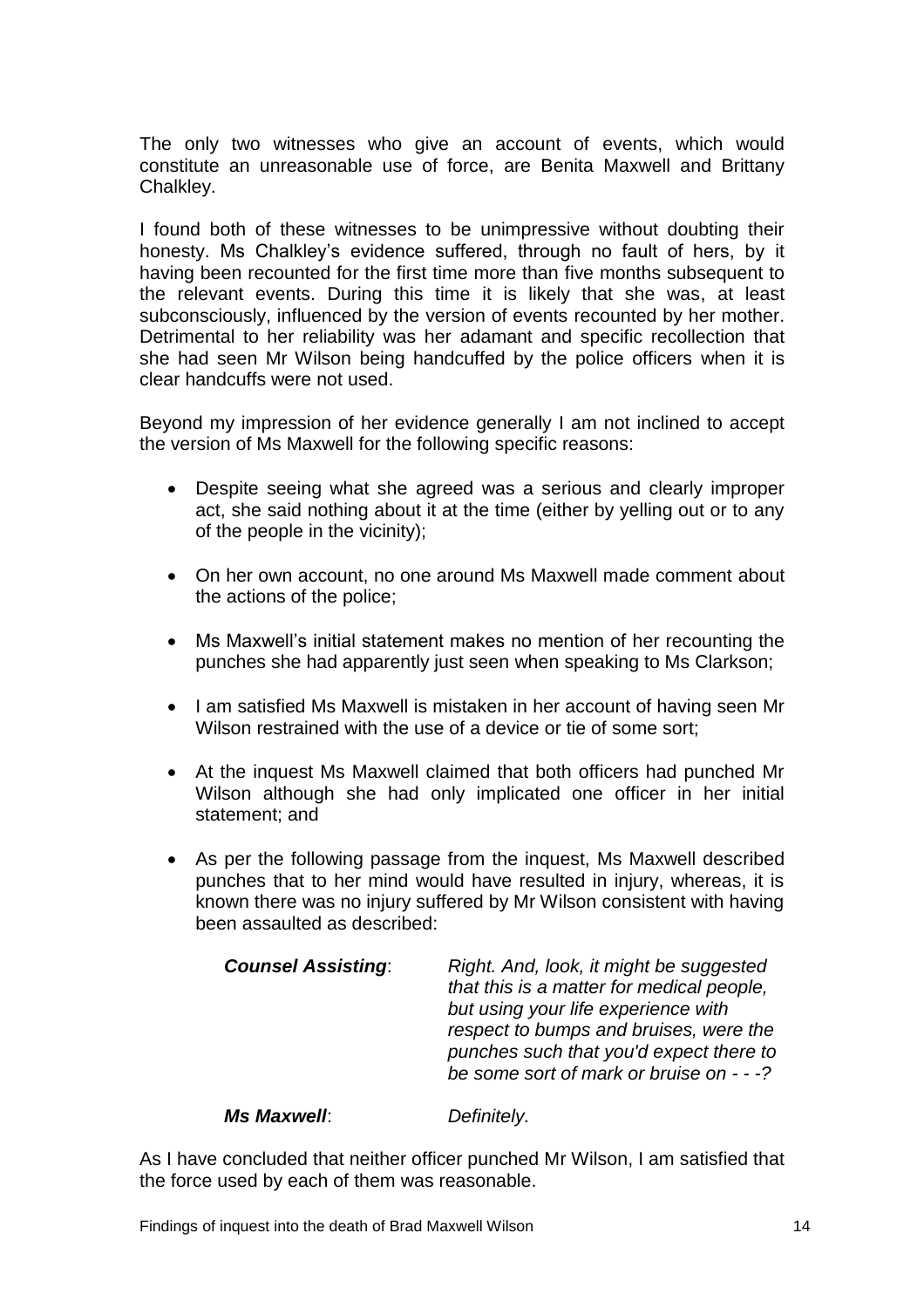# <span id="page-16-0"></span>**Findings required by s. 45**

I am required to find, as far as is possible, the medical cause of death, who the deceased person was and when, where and how he came by his death. As a result of considering all of the material contained in the exhibits, I am able to make the following findings:

<span id="page-16-2"></span><span id="page-16-1"></span>

|                  | <b>Identity of the deceased</b> – The deceased person was Brad Maxwell<br>Wilson.                                                                                                                                                                                                                                                                                               |
|------------------|---------------------------------------------------------------------------------------------------------------------------------------------------------------------------------------------------------------------------------------------------------------------------------------------------------------------------------------------------------------------------------|
| How he died -    | Mr Wilson collapsed due to coronary artery<br>thrombosis and was unable to be revived<br>despite prompt medical attention. This<br>occurred approximately 40 minutes after he<br>had been arrested by police and later<br>released for the offence of causing a public<br>nuisance. The arrest was one of a number of<br>factors likely to have triggered<br>the<br>thrombosis. |
| Place of death - | He died at the Princess Alexandra Hospital,<br>Buranda in Queensland.                                                                                                                                                                                                                                                                                                           |

<span id="page-16-4"></span><span id="page-16-3"></span>**Date of death** – **He died on 7 September 2013.** 

<span id="page-16-5"></span>**Cause of death** – Mr Wilson died from coronary artery thrombosis.

#### <span id="page-16-6"></span>*Comments and recommendations*

Section 46, insofar as it is relevant to this matter, provides that a coroner may comment on anything connected with a death that relates to public health or safety, the administration of justice or ways to prevent deaths from happening in similar circumstances in the future.

In this case I have concluded that the death of Mr Wilson was causally connected to, among other things, his agitation and arrest at the polling booth. I have also found that the police officers involved were entitled to arrest Mr Wilson and, when they did, appropriate force was used.

There was no basis on which the officers should have predicted the events that occurred shortly after they released Mr Wilson. The evidence indicates that subsequent to his arrest, but before release, Mr Wilson was treated with courtesy and respect. There is nothing arising from the circumstances of the arrest that requires comment or recommendation.

It is regrettable that the nature of this incident meant that it was not immediately clear which area within the QPS should lead the investigation. This led to more police interaction with Mr Wilson's family than would normally be expected. I have no doubt that this was upsetting for the family and contributed to their concerns that the death would not be adequately